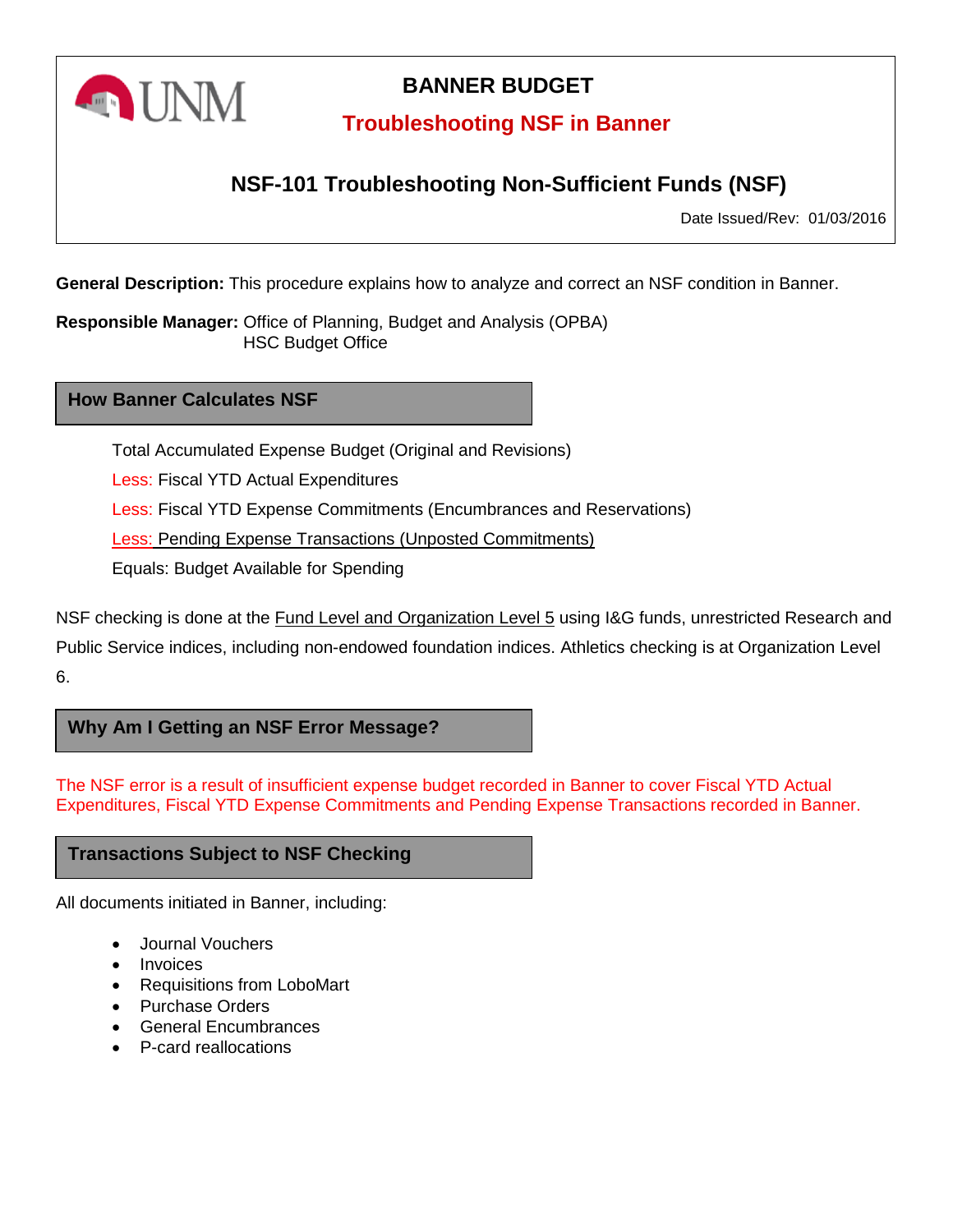### **Transactions Not Subject to NSF Checking**

Any feeds into Banner:

- Payroll
- P-card
- Banner tax
- Telecommunications
- Internal Sales Feeds (such as Bookstore)

**Steps to Find Out What is Causing the NSF**

1. **Go to the Banner Form FGIBAVL and pull up the index that is getting a NSF error**. Even though you input an index value in the form, NSF Checking is done at the Fund level and Organization level 5. The fund and organization codes are in the Control Keys section of the form.

A **negative available balance** means the **fund/org combination** in the Control Keys Section is in NSF status. All indices under this fund/org combination are in NSF Status.

|                                                                                              | 6 Oracle Fusion Middleware Forms Services: Open > FGIBAVL                                                                 |                                                                                                                                                                                                                                      |                                                                                                                        |                    |                          |                                        |
|----------------------------------------------------------------------------------------------|---------------------------------------------------------------------------------------------------------------------------|--------------------------------------------------------------------------------------------------------------------------------------------------------------------------------------------------------------------------------------|------------------------------------------------------------------------------------------------------------------------|--------------------|--------------------------|----------------------------------------|
|                                                                                              | File Edit Options Block Item Record Query Tools Help                                                                      |                                                                                                                                                                                                                                      |                                                                                                                        |                    |                          |                                        |
| 日の                                                                                           | 11 12 13 2 1 2                                                                                                            | 寄し                                                                                                                                                                                                                                   |                                                                                                                        |                    |                          |                                        |
|                                                                                              |                                                                                                                           | <b>Conservation in the Conservation of Conservation of the Conservation of the Conservation of the Conservation of the Conservation of the Conservation of the Conservation of the Conservation of the Conservation of the Conse</b> |                                                                                                                        |                    | $\sim$ $\sim$ $\times$   |                                        |
| <b>Chart:</b><br><b>Fiscal Year:</b><br>Index:<br><b>Commit Type:</b><br><b>Control Keys</b> | $\mathbf{u}$ $\mathbf{v}$<br>$\overline{\phantom{a}}$<br>16<br>◚<br>434000<br><b>Both</b><br>Fund:<br><b>200224</b><br>حب | <b>2U0224</b><br><b>Fund:</b><br><b>Organization:</b><br>434A<br><b>Account:</b><br>P <sub>131</sub><br>Program:<br><b>Organization:</b><br>434A                                                                                     | 「▼<br>MUI&G<br>「▼<br>CEOP - Administration<br>☞<br>ஈ<br><b>Institutional Support</b><br><b>BAVL</b><br><b>Account:</b> | Program:           | Pending Documents        |                                        |
| <b>Account</b>                                                                               | <b>Title</b>                                                                                                              | <b>Adjusted Budget</b>                                                                                                                                                                                                               | <b>YTD Activity</b>                                                                                                    | <b>Commitments</b> | <b>Available Balance</b> | <b>Pending</b><br><b>Documents</b>     |
| <b>BAVL</b>                                                                                  | <b>NSF Reject Account Code</b>                                                                                            | 204,747.00                                                                                                                                                                                                                           | 37,844.80                                                                                                              | 192,494.40         | $-25,592.20$             | $\overline{\mathbb{R}}$<br>$\triangle$ |
|                                                                                              |                                                                                                                           |                                                                                                                                                                                                                                      |                                                                                                                        |                    |                          | $\Box$                                 |
|                                                                                              |                                                                                                                           |                                                                                                                                                                                                                                      |                                                                                                                        |                    |                          | □                                      |
|                                                                                              |                                                                                                                           |                                                                                                                                                                                                                                      |                                                                                                                        |                    |                          | $\Box$                                 |
|                                                                                              |                                                                                                                           |                                                                                                                                                                                                                                      |                                                                                                                        |                    |                          | $\Box$                                 |
|                                                                                              |                                                                                                                           |                                                                                                                                                                                                                                      |                                                                                                                        |                    |                          | $\Box$                                 |
|                                                                                              |                                                                                                                           |                                                                                                                                                                                                                                      |                                                                                                                        |                    |                          | □<br>□                                 |
|                                                                                              |                                                                                                                           |                                                                                                                                                                                                                                      |                                                                                                                        |                    |                          | П                                      |
|                                                                                              |                                                                                                                           |                                                                                                                                                                                                                                      |                                                                                                                        |                    |                          | □                                      |
|                                                                                              |                                                                                                                           |                                                                                                                                                                                                                                      |                                                                                                                        |                    |                          | □                                      |
|                                                                                              |                                                                                                                           |                                                                                                                                                                                                                                      |                                                                                                                        |                    |                          | $\Box$                                 |
|                                                                                              |                                                                                                                           |                                                                                                                                                                                                                                      |                                                                                                                        |                    |                          |                                        |
|                                                                                              |                                                                                                                           |                                                                                                                                                                                                                                      |                                                                                                                        |                    |                          | $\Box$                                 |
|                                                                                              |                                                                                                                           |                                                                                                                                                                                                                                      |                                                                                                                        |                    |                          |                                        |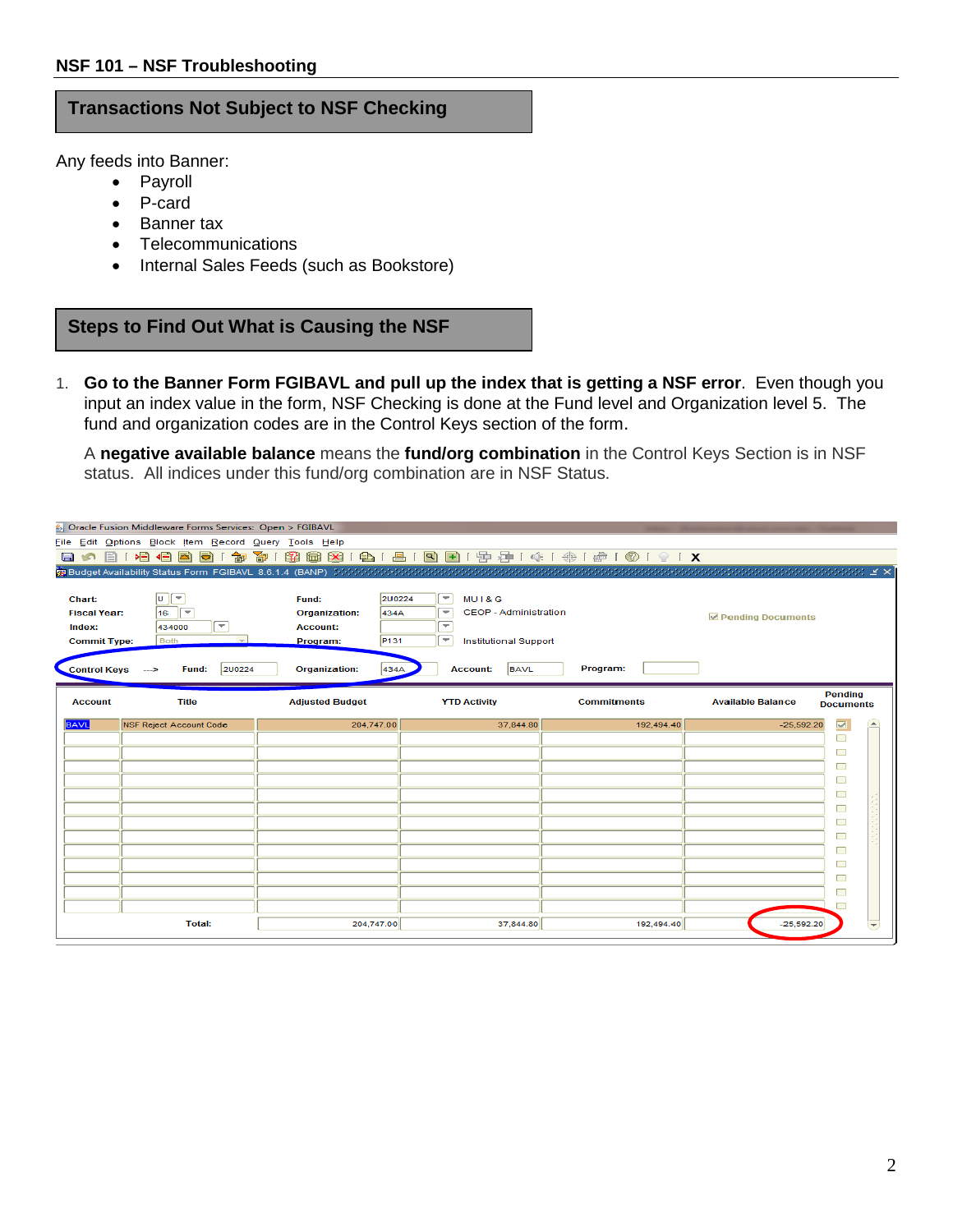2. **Go to MyReports and run the FBRBAVL - Budget Availability Detail and Summary report** found in the Finance\F All Campus Reports folder for the Level 5 Organization noted in the Control Key Section. Find Values and select report view Department Summary or Department Detail.



The report will give you all the Current Unrestricted Funds associated with the organization and will give subtotals for each fund and a grand total for all funds at the bottom. For the purposes of this exercise, we are only interested in fund 2U0224 and its subtotals.

The Available Balance total for fund 2U0224 should be the same as form FGIBAVL. Exception: MyReports data is as of 5pm the previous day.

| <b>FBRBAVL</b>                                                  |                                                                       | THE UNIVERSITY OF NEW MEXICO<br><b>Budget Availability Department Detail Report</b><br>For the Fiscal Year Ended June 30, 2016 |                          |                                      |                                 |           | 08/26/15                    |
|-----------------------------------------------------------------|-----------------------------------------------------------------------|--------------------------------------------------------------------------------------------------------------------------------|--------------------------|--------------------------------------|---------------------------------|-----------|-----------------------------|
|                                                                 |                                                                       |                                                                                                                                |                          |                                      | Unposted Commitments*           |           |                             |
| <b>Organization Level 3: ACC: Associate VP Student Services</b> |                                                                       | Accumulated<br><b>Budget</b>                                                                                                   | Year-to-Date<br>Activity | Encumbrances/<br><b>Reservations</b> | <b>Document</b><br>Seq#<br>Item | Amount    | Remaining<br><b>Balance</b> |
| Organization Level 5: 434A: CEOP - Administration               |                                                                       |                                                                                                                                |                          |                                      |                                 |           |                             |
| 200224: MUI& G                                                  |                                                                       |                                                                                                                                |                          |                                      |                                 |           |                             |
| <b>Org Org</b><br><b>Level 7 Level 8 Fund Index</b><br>Accour   | <b>Description</b>                                                    |                                                                                                                                |                          |                                      | When you see                    |           |                             |
| 434000<br>2U0224                                                | 2020: Administrative Professional Gen                                 | 149.788.00                                                                                                                     | 36.802.90                | 192.169.4                            | negative fund                   | 00        | (79, 184, 30)               |
| 434000<br>2U0224                                                | 20SA: Salary Adiustments                                              | 37.067.00                                                                                                                      | .00                      |                                      | balances, look at               | .00       | 37.067.00                   |
| 2U0224<br>434000                                                | 3100: Office Supplies General                                         | (1,398.00)                                                                                                                     | .00                      |                                      |                                 | .00       | (1,398.00)                  |
| 2U022<br>434000                                                 | \$189: Computers & Servers <\$5,001                                   | 1.500.00                                                                                                                       | .00 <sub>1</sub>         |                                      | which indices are               | 00        | 1.500.00                    |
| <b>2U022</b><br>434000                                          | 1A0: Business Food - Local                                            | 1.000.00                                                                                                                       | 00                       |                                      | listed there. Those             | -00       | 1.000.00                    |
| 2U022<br>434000                                                 | 1C0: Dues Memberships Gen                                             | 400.00                                                                                                                         | 00                       |                                      |                                 | .00       | 400.00                      |
| 434000<br>2U022<br>2U022<br>434000                              | NO: Postage Gen<br><b>800: In State Travel Gen</b>                    | 100.00                                                                                                                         | .00 <sub>1</sub><br>00   | ٥.                                   | are the indices to              | .00<br>00 | 100.00                      |
| 2U0214<br>434000                                                | 05: Instate Travel-Per Diem State \$                                  | 1.000.00<br>.00                                                                                                                | 58.30                    |                                      | check to find the               | .00       | 1.000.00<br>(58.30)         |
| 2U0214<br>434000                                                | 3805: Instate Travel-Per Diem State \$                                | .00                                                                                                                            | .00                      |                                      |                                 | 24.00     | (24.00)                     |
| 434000<br>2U0214                                                | 3810: Instate Travel-Per Diem Non-State \$                            | .00                                                                                                                            | 00                       |                                      | cause of the NSF                | 12.80     | (12.80)                     |
| 2U0214<br>434000                                                | 10: Instate Travel-Per Diem Non-State \$                              | .00                                                                                                                            | 17.60                    |                                      |                                 | .00       | (17.60)                     |
| 2U0214<br>434000                                                | 320: Out Of State Travel Gen                                          | 6.000.00                                                                                                                       | 499.75                   |                                      | status. There can               | .00       | 5.500.25                    |
| 2U0224<br>434000                                                | 6000: Telecom Charges Gen                                             | 810.00                                                                                                                         | 45.00                    | $\Omega$                             | be several indices              | 00        | 765.00                      |
| 2U022<br>434000                                                 | 6020: Long Distance Gen                                               | 100.00                                                                                                                         | 9.90                     |                                      |                                 | -00       | 90.10                       |
| 2U022<br>434000                                                 | 6060: Voice Mail Box Gen                                              | 180.00                                                                                                                         | 10.00                    |                                      | responsible for                 | .00       | 170.00                      |
| 2U022<br>434000                                                 | 080: Cellular Charges Gen                                             | 2.000.00                                                                                                                       | 106.98<br>00             |                                      | the NSF. In this                | .00       | 1.893.02                    |
| 2U022<br>434000<br>2U0224<br>434000                             | 350: Promotional Exp F&A Unallowable Gen<br>63A0: Conference Fees Gen | 1.000.00<br>3,500.00                                                                                                           | 150.00                   |                                      |                                 | 00<br>.00 | 1.000.00<br>3,350.00        |
| 2U0224<br>434000                                                | 63B0: Rental Fees Gen                                                 | .00                                                                                                                            | .00                      | 325.0                                | example, there is               | .00       | (325.00)                    |
| 2U0224<br>434000                                                | 80K0: Banner Tax                                                      | 406.00                                                                                                                         | 8.98                     | .0                                   | only one.                       | .00       | 397.02                      |
| 2U0224<br>434000                                                | 80K2: Foundation Surcharge                                            | 1.294.00                                                                                                                       | 98.59                    | ۰O                                   |                                 | 00        | 1.195.41                    |
|                                                                 |                                                                       |                                                                                                                                |                          |                                      |                                 |           |                             |
| Total: 2U0224: MU I & G                                         |                                                                       | 204,747.00                                                                                                                     | 37,808.00                | 192,494.40                           |                                 | 36.80     | (25, 592.20)                |
| Ttl Org Level 5: 434A: CEOP - Administration                    |                                                                       | 204,747.00                                                                                                                     | 37,808.00                | 192,494.40                           |                                 | 36.80     | (25, 592.20)                |
|                                                                 |                                                                       |                                                                                                                                |                          |                                      |                                 |           |                             |
| Total Org Level 3: ACC: Associate VP Student Services           |                                                                       | 204,747.00                                                                                                                     | 37,808.00                | 192,494.40                           |                                 | 36.80     | (25, 592.20)                |

\*Unposted Commitments: Any completed but unapproved document as well as any postable JV line item (for both incomplete and completed JV's).

Page 1 of 1 Date/Time: 08/26/2015 9:36AM Version 1.1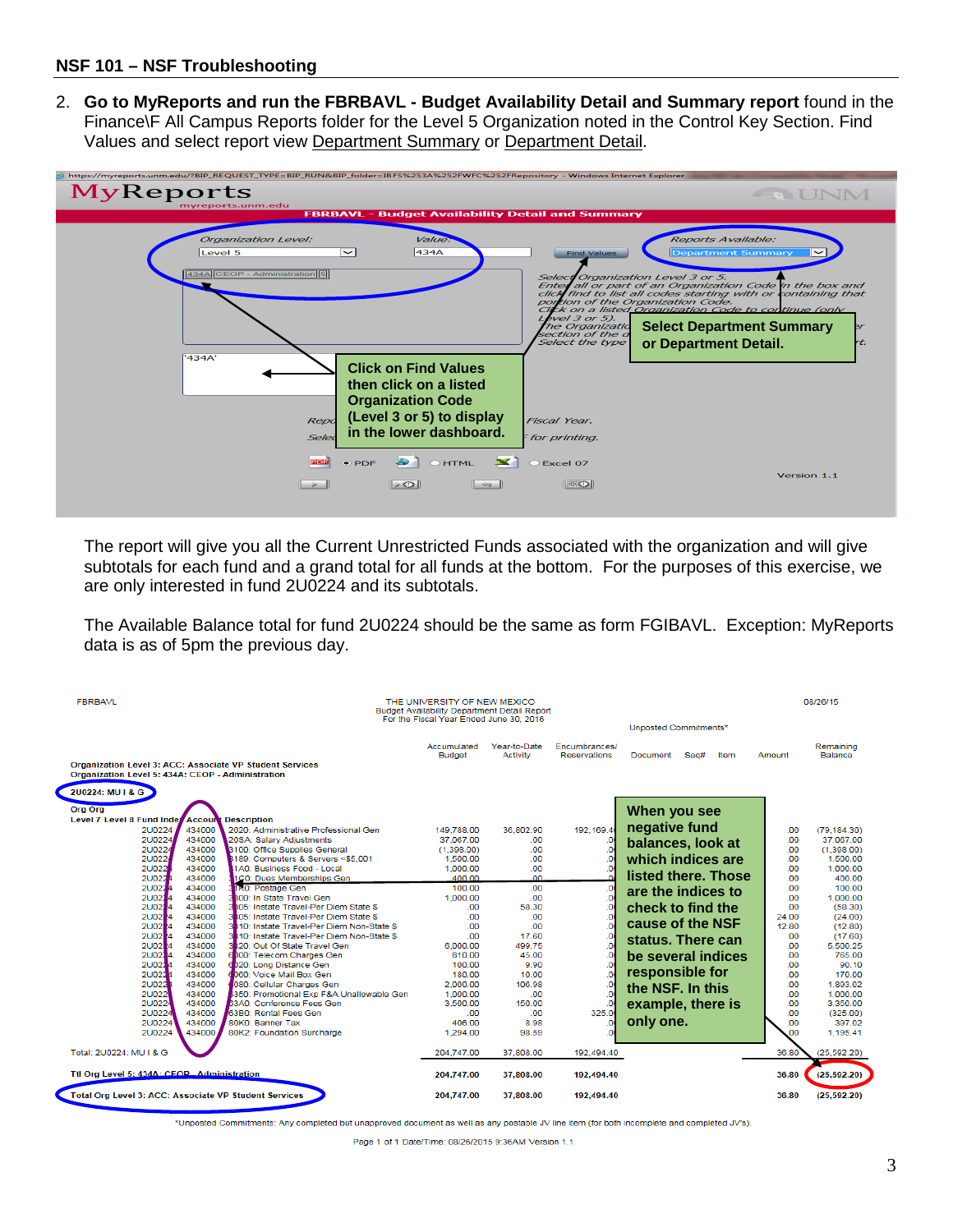### 3. **Analyze the Budget - Revenues and Expenses**. Remember, the first piece of the NSF Calculation is:

#### **Total Accumulated Expense Budget (Original and Revisions)**

For each index listed as being in NSF, analyze the budget and look for:

- a) Negative Expense Budget Totals
- b) Unbudgeted Revenues
- c) Unbudgeted Reserves (Note: *Departments should budget only what they expect to spend, not their full reserves*.)

# **a) Negative Expense Budget Totals**

| <b>FBRBAVL</b>                                                                                                         | THE UNIVERSITY OF NEW MEXICO<br><b>Budget Availability Department Detail Report</b><br>For the Fiscal Year Ended June 30, 2016 |              |                                                                                                       |          |            |                              |                  | 08/26/15         |
|------------------------------------------------------------------------------------------------------------------------|--------------------------------------------------------------------------------------------------------------------------------|--------------|-------------------------------------------------------------------------------------------------------|----------|------------|------------------------------|------------------|------------------|
|                                                                                                                        |                                                                                                                                |              |                                                                                                       |          |            | <b>Unposted Commitments*</b> |                  |                  |
|                                                                                                                        | Accumulated                                                                                                                    | Year-to-Date | <b>Encumbrances/</b>                                                                                  |          |            |                              |                  | Remaining        |
|                                                                                                                        | <b>Budget</b>                                                                                                                  | Activity     | <b>Reservations</b>                                                                                   | Document | $Stheta$ # | Item                         | Amount           | Balance          |
| <b>Organization Level 3: ABJ: College of Education COE</b><br>Organization Level 5: 950A: Partnership Collaborative PC |                                                                                                                                |              |                                                                                                       |          |            |                              |                  |                  |
| 2U0006: MU Ide<br>Organization Level 6: 950A00 PC PI #1                                                                |                                                                                                                                |              |                                                                                                       |          |            |                              |                  |                  |
| Org<br>Org<br><b>Level 7Level 8 Fund</b><br><b>Account Description</b><br>Index                                        |                                                                                                                                |              |                                                                                                       |          |            |                              |                  |                  |
| 2007: Faculty Temp Part Time<br>2U0006 950002                                                                          | 3,862.00                                                                                                                       | 708.50       | 3.153.60                                                                                              |          |            |                              | .oo              | (.10)            |
| 2110: Fica Gen<br>950002<br><b>2U0006</b>                                                                              | .00                                                                                                                            | 54.19        | <b>OD</b>                                                                                             |          |            |                              | .00              | (54.19)          |
| 2140: Retirement Gen<br>950002<br>200006                                                                               | .00                                                                                                                            | 98.48        | <b>OD</b>                                                                                             |          |            |                              | .oo              | (98.48)          |
| 950002<br><b>2U0006</b><br>2180: Unemployment Compensation Gen                                                         | 00                                                                                                                             | 1.06         | 00.                                                                                                   |          |            |                              | 00               | (1.06)           |
| 21A0: Workers Compensation Gen<br>950002<br><b>2U0006</b>                                                              | .oo                                                                                                                            | .42          | <b>OD</b>                                                                                             |          |            |                              | .oo              | (.42)            |
| 2U0006 950002<br>63V0: Consultant Fees Gen                                                                             | 1,306.00                                                                                                                       | 92.45        | 1.213.31                                                                                              |          |            |                              | 00               | .24              |
| 2U0006 950002 8060; Other Operating Costs Gen                                                                          | $00-$                                                                                                                          | .00          | .OO                                                                                                   |          |            |                              | .00              | .00 <sub>0</sub> |
| 2U0006 950002 80E0: Contingency Budget Gen                                                                             | (55, 875, 00)                                                                                                                  | .00          | $-00$                                                                                                 |          |            |                              | <b>OO</b>        | (55, 875, 00)    |
| Organization Level 6: 95 JA00: PC PI #1                                                                                | (50.707.00)                                                                                                                    | 955.10       | 4.366.91                                                                                              |          |            |                              | 00               | (56.029.01)      |
| Total: 2U0006: MU Idc                                                                                                  | (50.707.00)                                                                                                                    | 955.10       | 4.366.91                                                                                              |          |            |                              | .oo              | (56.029.01)      |
| Ttl Org Level 5: 950A: Fartnership Collaborative PC                                                                    | (50, 707, 00)                                                                                                                  | 955.10       | 4.366.91                                                                                              |          |            |                              | .00 <sub>1</sub> | (56.029.01)      |
| otal Org Level 3: ABJ: College of Education COE                                                                        | (50, 707, 00)                                                                                                                  | 55.10        | 4,366,91                                                                                              |          |            |                              | .00              | (56, 029, 01)    |
| the company's company's company's company's company's company's company's company's company's company's company's      | and the second and sea could                                                                                                   |              | and considered the first first first of the book for example to a state of consideration of the first |          |            |                              |                  |                  |

Page 1 of 1 Date/Time: 08/26/2015 10:03AM Version 1.1

# **b) Unbudgeted Revenues**

| s,                                 | Oracle Fusion Middleware Forms Services: Open > FGIBDST |                                                         |                      |                                           |                                        |                          |                          |
|------------------------------------|---------------------------------------------------------|---------------------------------------------------------|----------------------|-------------------------------------------|----------------------------------------|--------------------------|--------------------------|
|                                    | File Edit Options Block Item Record Query Tools Help    |                                                         |                      |                                           |                                        |                          |                          |
| >⊟≀<br>$\equiv$<br>e<br>$n \leq 1$ | 制<br>畜<br>∢⊟<br>a<br>a)                                 | $\bigoplus$ (<br>冎<br>$\mathbb{Z}$<br>证<br>$\mathbf{X}$ |                      |                                           | B B 「国 国 博 」 中 「 非 「 非 「 中 「 © 「 ♀ 「 X |                          |                          |
|                                    |                                                         |                                                         |                      |                                           |                                        |                          |                          |
|                                    |                                                         |                                                         |                      |                                           |                                        |                          |                          |
| <b>Chart:</b>                      | $\overline{\phantom{a}}$<br>ΙUΙ                         |                                                         | <b>Organization:</b> | $\overline{\phantom{a}}$<br>353B          | Health Exer Sports Sci Gen Admin       |                          |                          |
| <b>Fiscal Year:</b>                | $\overline{\phantom{a}}$<br>16                          |                                                         | Fund:                | $\overline{\phantom{a}}$<br><b>2U0203</b> | <b>MU Public Service</b>               |                          |                          |
| Index:                             | $\overline{\phantom{a}}$<br>353044                      |                                                         | Program:             | $\overline{\phantom{a}}$<br>P176          | <b>Public Service Special Projects</b> |                          |                          |
| Query Specific Account             |                                                         |                                                         | <b>Account:</b>      | $\overline{\phantom{a}}$                  |                                        |                          |                          |
| Minclude Revenue Accounts          |                                                         |                                                         | <b>Account Type:</b> | $\overline{\phantom{a}}$                  |                                        |                          |                          |
|                                    |                                                         |                                                         | <b>Activity:</b>     | $\overline{\phantom{a}}$<br><b>GNACTV</b> | <b>General Activity</b>                |                          |                          |
| <b>Commit Type:</b>                | <b>Both</b>                                             |                                                         | <b>Location:</b>     | $\overline{\phantom{a}}$                  |                                        |                          |                          |
|                                    |                                                         |                                                         |                      |                                           |                                        |                          |                          |
|                                    |                                                         |                                                         |                      |                                           |                                        |                          |                          |
|                                    | <b>Title</b>                                            | <b>Adjusted Budget</b>                                  |                      | <b>YTD Activity</b>                       | <b>Commitments</b>                     | <b>Available Balance</b> |                          |
| <b>Account Type</b>                |                                                         |                                                         |                      |                                           |                                        |                          |                          |
| R.<br>07Z0                         | Other Sales and Service Revenu                          | 0.00                                                    |                      | 50.00                                     | 0.00                                   | $-50.00$                 |                          |
| R.<br>1000                         | Gifts Gen                                               | 0.00                                                    |                      | 200.00                                    | 0.00                                   | $-200.00$                |                          |
| 11 T                               |                                                         |                                                         |                      |                                           | 0.00                                   | 1,195.13                 |                          |
| 1901<br>R.                         | <b>Budgeted Use of Reserves</b>                         | 0.00                                                    |                      | 0.00                                      | 0.00                                   | 0.00                     |                          |
| <b>20P0</b><br>L.                  | <b>Temporary Salary Gen</b>                             | 0.00                                                    |                      | 1,954.50                                  | 0.00                                   | $-1,954.50$              |                          |
| L<br>2110                          | Fica Gen                                                | 0.00                                                    |                      | 149.52                                    | 0.00                                   | $-149.52$                |                          |
| 2180<br>L                          | <b>Unemployment Compensation Ge</b>                     | 0.00                                                    |                      | 2.93                                      | 0.00                                   | $-2.93$                  |                          |
| <b>21A0</b><br>L                   | <b>Workers Compensation Gen</b>                         | 0.00                                                    |                      | 1.18                                      | 0.00                                   | $-1.18$                  |                          |
| lE.<br>31B0                        | Food F&A Unallowable Gen                                | 1.980.00                                                |                      | 1.080.00                                  | 0.00                                   | 900.00                   |                          |
| lE.<br>31J0                        | Parking Permits Gen                                     | 0.00                                                    |                      | 44.00                                     | 0.00                                   | $-44.00$                 |                          |
| E.<br>31M1                         | Staff Recruitment Expense Gen                           | 0.00                                                    |                      | 821.28                                    | 0.00                                   | $-821.28$                |                          |
| lE.<br>69Z0                        | Other Professional Services Ger                         | 12,805.00                                               |                      | 0.00                                      | 0.00                                   | 12,805.00                | $\overline{\phantom{0}}$ |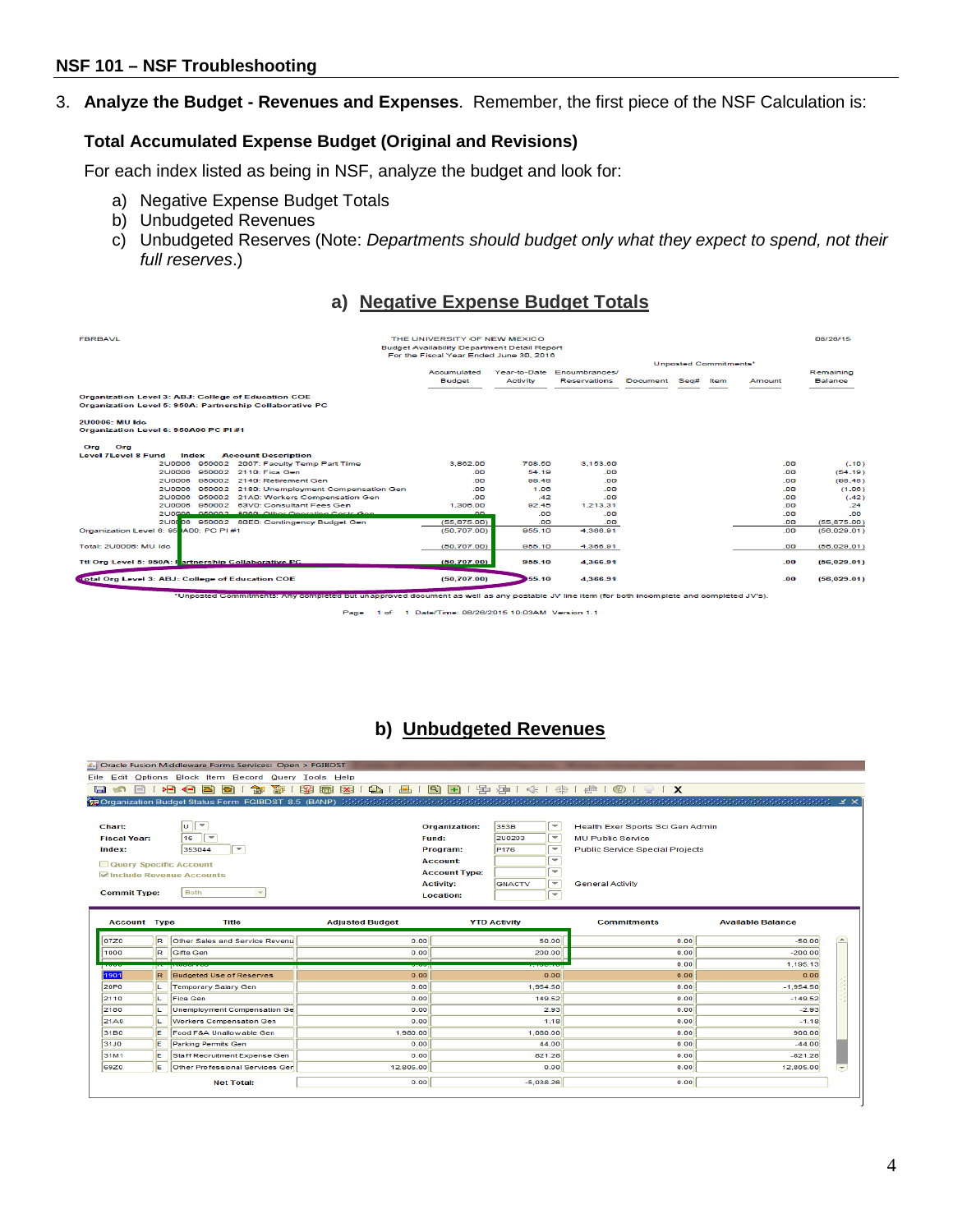| 画                      |     | Oracle Fusion Middleware Forms Services: Open > FGIBDST |                        |                      |                                           |                                    |                          |                          |
|------------------------|-----|---------------------------------------------------------|------------------------|----------------------|-------------------------------------------|------------------------------------|--------------------------|--------------------------|
|                        |     | Eile Edit Options Block Item Record Query Tools Help    |                        |                      |                                           |                                    |                          |                          |
| <b>B</b><br>目          |     | <b>DE EK</b><br>■ ● ●<br>ð.                             |                        |                      |                                           |                                    |                          |                          |
|                        |     |                                                         |                        |                      |                                           |                                    |                          |                          |
|                        |     |                                                         |                        |                      |                                           |                                    |                          |                          |
| Chart:                 |     | ÷<br>ΙUΙ                                                |                        | <b>Organization:</b> | $\overline{\phantom{a}}$<br>048F00        | AS Biology Gen Admin Chair         |                          |                          |
| <b>Fiscal Year:</b>    |     | $\overline{\phantom{a}}$<br>16                          |                        | Fund:                | ٠<br>200007                               | <b>MU Non Endowed Spending</b>     |                          |                          |
| Index:                 |     | $\overline{\phantom{a}}$<br>04800G                      |                        | Program:             | $\overline{\phantom{a}}$<br><b>P2NA10</b> | 01861 Minority Biomedical Sciences |                          |                          |
| Query Specific Account |     |                                                         |                        | <b>Account:</b>      | ÷                                         |                                    |                          |                          |
|                        |     | Include Revenue Accounts                                |                        | <b>Account Type:</b> | ۰                                         |                                    |                          |                          |
|                        |     |                                                         |                        | <b>Activity:</b>     | $\overline{\phantom{a}}$<br><b>GNACTV</b> | <b>General Activity</b>            |                          |                          |
| <b>Commit Type:</b>    |     | <b>Both</b>                                             |                        | <b>Location:</b>     | $\overline{\phantom{a}}$                  |                                    |                          |                          |
|                        |     |                                                         |                        |                      |                                           |                                    |                          |                          |
|                        |     |                                                         |                        |                      |                                           |                                    |                          |                          |
| <b>Account Type</b>    |     | <b>Title</b>                                            | <b>Adjusted Budget</b> |                      | <b>YTD Activity</b>                       | <b>Commitments</b>                 | <b>Available Balance</b> |                          |
|                        |     |                                                         |                        |                      |                                           |                                    |                          |                          |
| doon                   |     | R Gifts Gen                                             | 5.640.00               |                      | 0.00                                      | 0.00                               | 5,640.00                 | CA.                      |
| 1900                   |     | R Reserves                                              | 0.00                   |                      | 12,289.87                                 | 0.00                               | $-12.289.87$             |                          |
| 1901                   | IR. | Budgeted Use of Reserves                                | 2,000.00               |                      | 0.00                                      | 0.00                               | 2,000.00                 |                          |
| 4020                   | E   | <b>IStudent Awards Gen</b>                              | 4,400.00               |                      | 3,000.00                                  | 0.00                               | 1,400.00                 |                          |
| 4060                   | lE. | Scholarships Fellowships Gen                            | 1,500.00               |                      | 2,000.00                                  | 0.00                               | $-500.00$                |                          |
| 4080                   | le. | Student Travel Gen                                      | 300.00                 |                      | 0.00                                      | 0.00                               | 300.00                   |                          |
| 40A0                   | lE. | Student Participant Costs Gen                           | 1.440.00               |                      | 0.00                                      | 0.00                               | 1.440.00                 |                          |
|                        |     |                                                         |                        |                      |                                           |                                    |                          |                          |
|                        |     |                                                         |                        |                      |                                           |                                    |                          |                          |
|                        |     |                                                         |                        |                      |                                           |                                    |                          |                          |
|                        |     |                                                         |                        |                      |                                           |                                    |                          |                          |
|                        |     |                                                         |                        |                      |                                           |                                    |                          | $\overline{\phantom{a}}$ |
|                        |     | <b>Net Total:</b>                                       | 0.00                   |                      | 7,289.87                                  | 0.00                               |                          |                          |
|                        |     |                                                         |                        |                      |                                           |                                    |                          |                          |

## **c) Unbudgeted Reserves**

4. **Analyze Year-to-Date Actual Expenses**. Remember the second piece of the NSF Calculation is:

#### Less: Fiscal YTD Actual Expenditures

For each index listed as being in NSF, analyze the YTD Actual Expenses and look for expenses hitting the indices such as:

- a) Incorrect Labor Distributions
- b) Inappropriate Telecommunication charges, etc.
- c) Other inappropriate charges

| <b>FBRBAVL</b>                                        | THE UNIVERSITY OF NEW MEXICO<br><b>Budget Availability Department Detail Report</b><br>For the Fiscal Year Ended June 30, 2016 |        |                                                                 |                              |                                 |                               |          |                |          | 08/26/15         |                             |
|-------------------------------------------------------|--------------------------------------------------------------------------------------------------------------------------------|--------|-----------------------------------------------------------------|------------------------------|---------------------------------|-------------------------------|----------|----------------|----------|------------------|-----------------------------|
|                                                       |                                                                                                                                |        |                                                                 |                              | Unposted Commitments*           |                               |          |                |          |                  |                             |
|                                                       |                                                                                                                                |        |                                                                 | Accumulated<br><b>Budget</b> | Year-to-Date<br><b>Activity</b> | Fncumbrances/<br>Reservations | Document | Seq#           | Item     | Amount           | Remaining<br><b>Balance</b> |
| Organization Level 5: 434A: CEOP - Administration     |                                                                                                                                |        | <b>Organization Level 3: ACC: Associate VP Student Services</b> |                              |                                 |                               |          |                |          |                  |                             |
| 200224: MUI&G                                         |                                                                                                                                |        |                                                                 |                              |                                 |                               |          |                |          |                  |                             |
| <b>Org Org</b>                                        |                                                                                                                                |        |                                                                 |                              |                                 |                               |          |                |          |                  |                             |
| <b>Level 7 Level 8 Fund Index Account Description</b> |                                                                                                                                |        |                                                                 |                              |                                 |                               |          |                |          |                  |                             |
|                                                       | 2U0224                                                                                                                         | 434000 | 2020: Administrative Professional Gen                           | 149,788.00                   | 36,802.90                       | 192, 169.40                   |          |                |          | .00              | (79, 184.30)                |
|                                                       | 2U0224                                                                                                                         | 434000 | 20SA: Salary Adjustments                                        | 37,067.00                    | .00                             | .00                           |          |                |          | .00              | 37,067.00                   |
|                                                       | 2U0224                                                                                                                         | 434000 | 3100: Office Supplies General                                   | (1,398.00)                   | .00                             | .00                           |          |                |          | .00              | (1,398.00)                  |
|                                                       | 2U0224                                                                                                                         | 434000 | 3189: Computers & Servers <\$5,001                              | 1,500.00                     | .00                             | .00                           |          |                |          | .00              | 1,500.00                    |
|                                                       | 2U0224                                                                                                                         | 434000 | 31A0: Business Food - Local                                     | 1,000.00                     | .00                             | .00                           |          |                |          | .00              | 1,000.00                    |
|                                                       | 2U0224                                                                                                                         | 434000 | 31C0: Dues Memberships Gen                                      | 400.00                       | .00.                            | .00                           |          |                |          | .00              | 400.00                      |
|                                                       | 2U0224                                                                                                                         | 434000 | 31K0: Postage Gen                                               | 100.00                       | .00                             | .00                           |          |                |          | .00              | 100.00                      |
|                                                       | 2U0224                                                                                                                         | 434000 | 3800: In State Travel Gen                                       | 1,000.00                     | .00                             | .00                           |          |                |          | .00              | 1,000.00                    |
|                                                       | 2U0224                                                                                                                         | 434000 | 3805; Instate Travel-Per Diem State \$                          | .00                          | 58.30                           | .00                           |          |                |          | .00              | (58.30)                     |
|                                                       | 2U0224                                                                                                                         | 434000 | 3805: Instate Travel-Per Diem State \$                          | .00                          | .00                             | .00                           | 11052001 | 1              | 0        | 24.00            | (24.00)                     |
|                                                       | 2U0224                                                                                                                         | 434000 | 3810: Instate Travel-Per Diem Non-State \$                      | .00                          | .00                             | .00                           | 11052001 | $\overline{2}$ | $\Omega$ | 12.80            | (12.80)                     |
|                                                       | 2U0224                                                                                                                         | 434000 | 3810: Instate Travel-Per Diem Non-State \$                      | .00                          | 17.60                           | .00                           |          |                |          | .00              | (17.60)                     |
|                                                       | 2U0224                                                                                                                         | 434000 | 3820: Out Of State Travel Gen                                   | 6,000.00                     | 499.75                          | .00                           |          |                |          | .00              | 5,500.25                    |
|                                                       | 2U0224                                                                                                                         | 434000 | 6000: Telecom Charges Gen                                       | 810.00                       | 45.00                           | .00                           |          |                |          | .00              | 765.00                      |
|                                                       | 2U0224                                                                                                                         | 434000 | 6020: Long Distance Gen                                         | 100.00                       | 9.90                            | .00                           |          |                |          | .00              | 90.10                       |
|                                                       | 2U0224                                                                                                                         | 434000 | 6060: Voice Mail Box Gen                                        | 180.00                       | 10.00                           | .00                           |          |                |          | .00              | 170.00                      |
|                                                       | 2U0224                                                                                                                         | 434000 | 6080: Cellular Charges Gen                                      | 2.000.00                     | 106.98                          | .00                           |          |                |          | .00 <sub>1</sub> | 1.893.02                    |
|                                                       | 2U0224                                                                                                                         | 434000 | 6350: Promotional Exp F&A Unallowable Gen                       | 1,000.00                     | .00                             | .00                           |          |                |          | .00              | 1.000.00                    |
|                                                       | 2U0224                                                                                                                         | 434000 | 63A0: Conference Fees Gen                                       | 3,500.00                     | 150.00                          | .00                           |          |                |          | .00 <sub>1</sub> | 3,350.00                    |
|                                                       | 2U0224                                                                                                                         | 434000 | 63B0: Rental Fees Gen                                           | .00                          | .00 <sub>1</sub>                | 325.00                        |          |                |          | .00              | (325.00)                    |
|                                                       | 2U0224                                                                                                                         | 434000 | 80K0: Banner Tax                                                | 406.00                       | 8.98                            | .00                           |          |                |          | .00              | 397.02                      |
|                                                       | 2U0224                                                                                                                         | 434000 | 80K2: Foundation Surcharge                                      | 1.294.00                     | 98.59                           | .00                           |          |                |          | .00              | 1.195.41                    |
| Total: 2U0224: MU I & G                               |                                                                                                                                |        |                                                                 | 204,747.00                   | 37,808.00                       | 192.494.40                    |          |                |          | 36.80            | (25, 592, 20)               |
|                                                       |                                                                                                                                |        |                                                                 |                              |                                 |                               |          |                |          |                  |                             |
| Ttl Org Level 5: 434A: CEOP - Administration          |                                                                                                                                |        |                                                                 | 204,747.00                   | 37,808.00                       | 192,494.40                    |          |                |          | 36.80            | (25, 592.20)                |
|                                                       |                                                                                                                                |        | Total Org Level 3: ACC: Associate VP Student Services           | 204,747.00                   | 37,808.00                       | 192,494.40                    |          |                |          | 36.80            | (25, 592.20)                |

\*Unposted Commitments: Any completed but unapproved document as well as any postable JV line item (for both incomplete and completed JV's).

Page 1 of 1 Date/Time: 08/26/2015 9:36AM Version 1.1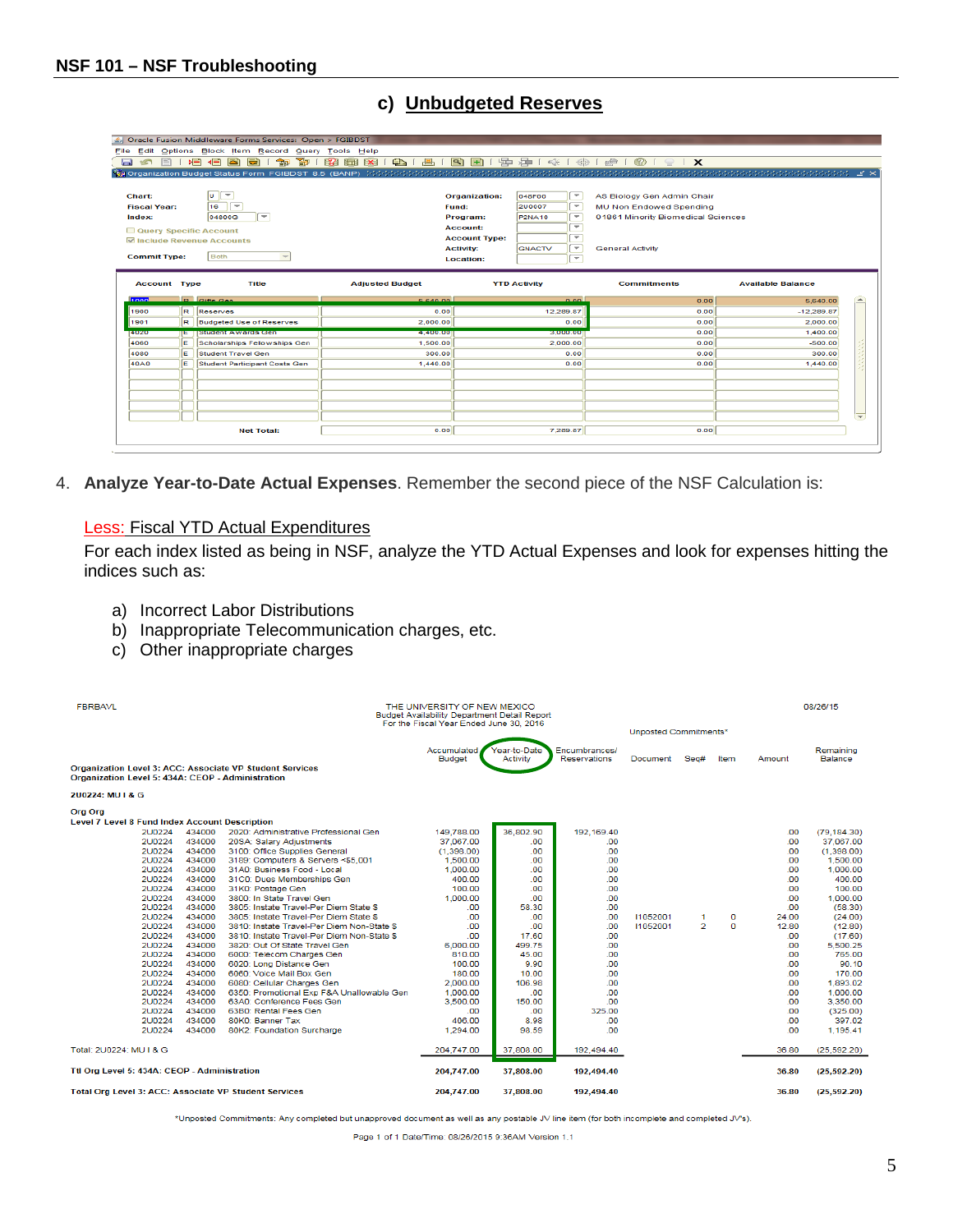5. **Analyze Posted Commitments.** Remember the third piece of the NSF Calculation is:

#### Less: Fiscal YTD Expense Commitments (Encumbrances and Reservations)

For each index listed as being in NSF, analyze the YTD Commitments and look for commitments hitting the indices such as:

- a) Incorrectly encumbered Labor Distributions
- b) Incorrectly encumbered Purchase Orders (PO's)
- c) Multi-year PO's and Encumbrances The entire amount of a multi-year PO will be encumbered for the fiscal year in which it was initiated. Determine the amount that will actually be paid during the current fiscal year and submit a Change PO form to reduce the PO amount (encumbrance) accordingly. *Remember to submit a Change PO at the beginning of the next fiscal year to increase the PO amount to cover what will be paid during that fiscal year.*

| <b>FBRBAVL</b>                                                  |        | THE UNIVERSITY OF NEW MEXICO<br><b>Budget Availability Department Detail Report</b><br>For the Fiscal Year Ended June 30, 2016<br>Unposted Commitments* |                              |                          |                                      |          |                |      |        | 08/26/15                    |
|-----------------------------------------------------------------|--------|---------------------------------------------------------------------------------------------------------------------------------------------------------|------------------------------|--------------------------|--------------------------------------|----------|----------------|------|--------|-----------------------------|
| <b>Organization Level 3: ACC: Associate VP Student Services</b> |        |                                                                                                                                                         | Accumulated<br><b>Budget</b> | Year-to-Date<br>Activity | Encumbrances/<br><b>Reservations</b> | Document | Sea#           | Item | Amount | Remaining<br><b>Balance</b> |
| Organization Level 5: 434A: CEOP - Administration               |        |                                                                                                                                                         |                              |                          |                                      |          |                |      |        |                             |
| 2U0224: MU I & G                                                |        |                                                                                                                                                         |                              |                          |                                      |          |                |      |        |                             |
| Org Org                                                         |        |                                                                                                                                                         |                              |                          |                                      |          |                |      |        |                             |
| <b>Level 7 Level 8 Fund Index Account Description</b>           |        |                                                                                                                                                         |                              |                          |                                      |          |                |      |        |                             |
| 2U0224                                                          | 434000 | 2020: Administrative Professional Gen                                                                                                                   | 149.788.00                   | 36.802.90                | 192.169.40                           |          |                |      | .00    | (79.184.30)                 |
| 2U0224                                                          | 434000 | 20SA: Salary Adiustments                                                                                                                                | 37.067.00                    | .00                      | .00                                  |          |                |      | .00    | 37.067.00                   |
| 2U0224                                                          | 434000 | 3100: Office Supplies General                                                                                                                           | (1,398.00)                   | .00                      | .00                                  |          |                |      | .00    | (1,398.00)                  |
| 2U0224                                                          | 434000 | 3189: Computers & Servers <\$5,001                                                                                                                      | 1,500.00                     | .00.                     | .00.                                 |          |                |      | 00     | 1,500.00                    |
| 2U0224                                                          | 434000 | 31A0: Business Food - Local                                                                                                                             | 1,000.00                     | .00                      | .00                                  |          |                |      | .00    | 1.000.00                    |
| 2U0224                                                          | 434000 | 31C0: Dues Memberships Gen                                                                                                                              | 400.00                       | .00                      | .00                                  |          |                |      | .00    | 400.00                      |
| 2U0224                                                          | 434000 | 31K0: Postage Gen                                                                                                                                       | 100.00                       | .00.                     | .00                                  |          |                |      | .00    | 100.00                      |
| 2U0224                                                          | 434000 | 3800: In State Travel Gen                                                                                                                               | 1.000.00                     | .00                      | .00                                  |          |                |      | .00    | 1.000.00                    |
| 2U0224                                                          | 434000 | 3805: Instate Travel-Per Diem State \$                                                                                                                  | .00                          | 58.30                    | .00                                  |          |                |      | .00    | (58.30)                     |
| 2U0224                                                          | 434000 | 3805: Instate Travel-Per Diem State \$                                                                                                                  | .00                          | .00 <sub>1</sub>         | .00                                  | 11052001 | 1              | 0    | 24.00  | (24.00)                     |
| 2U0224                                                          | 434000 | 3810: Instate Travel-Per Diem Non-State \$                                                                                                              | .00                          | .00                      | .00                                  | 11052001 | $\overline{2}$ | o    | 12.80  | (12.80)                     |
| 2U0224                                                          | 434000 | 3810: Instate Travel-Per Diem Non-State \$                                                                                                              | .00                          | 17.60                    | .00                                  |          |                |      | .00    | (17.60)                     |
| 2U0224                                                          | 434000 | 3820: Out Of State Travel Gen                                                                                                                           | 6,000.00                     | 499.75                   | .00                                  |          |                |      | .00.   | 5,500.25                    |
| 2U0224                                                          | 434000 | 6000: Telecom Charges Gen                                                                                                                               | 810.00                       | 45.00                    | .00                                  |          |                |      | .00    | 765.00                      |
| 2U0224                                                          | 434000 | 6020: Long Distance Gen                                                                                                                                 | 100.00                       | 9.90                     | .00                                  |          |                |      | .00    | 90.10                       |
| 2U0224                                                          | 434000 | 6060: Voice Mail Box Gen                                                                                                                                | 180.00                       | 10.00                    | .00                                  |          |                |      | .00    | 170.00                      |
| 2U0224                                                          | 434000 | 6080: Cellular Charges Gen                                                                                                                              | 2.000.00                     | 106.98                   | .00                                  |          |                |      | .00    | 1.893.02                    |
| 2U0224                                                          | 434000 | 6350: Promotional Exp F&A Unallowable Gen                                                                                                               | 1,000.00                     | .00                      | .00                                  |          |                |      | .00    | 1.000.00                    |
| 2U0224                                                          | 434000 | 63A0: Conference Fees Gen                                                                                                                               | 3.500.00                     | 150.00                   | .00                                  |          |                |      | .00.   | 3.350.00                    |
| 2U0224                                                          | 434000 | 63B0: Rental Fees Gen                                                                                                                                   | .00                          | .00.                     | 325.00                               |          |                |      | .00    | (325.00)                    |
| 2U0224                                                          | 434000 | 80K0: Banner Tax                                                                                                                                        | 406.00                       | 8.98                     | .00                                  |          |                |      | .00    | 397.02                      |
| 2U0224                                                          | 434000 | 80K2: Foundation Surcharge                                                                                                                              | 1.294.00                     | 98.59                    | .00                                  |          |                |      | .00    | 1,195.41                    |
| Total: 2U0224: MU I & G                                         |        |                                                                                                                                                         | 204.747.00                   | 37,808.00                | 192,494.40                           |          |                |      | 36.80  | (25, 592.20)                |
| Ttl Org Level 5: 434A: CEOP - Administration                    |        |                                                                                                                                                         | 204,747.00                   | 37,808.00                | 192,494.40                           |          |                |      | 36.80  | (25, 592, 20)               |
| Total Org Level 3: ACC: Associate VP Student Services           |        |                                                                                                                                                         | 204,747.00                   | 37,808.00                | 192,494.40                           |          |                |      | 36.80  | (25, 592.20)                |

\*Unposted Commitments: Any completed but unapproved document as well as any postable JV line item (for both incomplete and completed JV's).

Page 1 of 1 Date/Time: 08/26/2015 9:36AM Version 1.1

6. **Analyze Unposted Commitments**. Remember the fourth piece of the NSF Calculation is:

### Less: Pending Expense Transactions (Unposted Commitments)

For each index listed as being in NSF, analyze the Unposted Commitments and look for commitments hitting the indices such as Completed but Unapproved:

- a) Invoices
- b) Purchase Orders (PO's)
- c) Requisitions
- d) Unapproved Journal Vouchers (JV's) Completed or Incomplete with a status of "P" (postable)